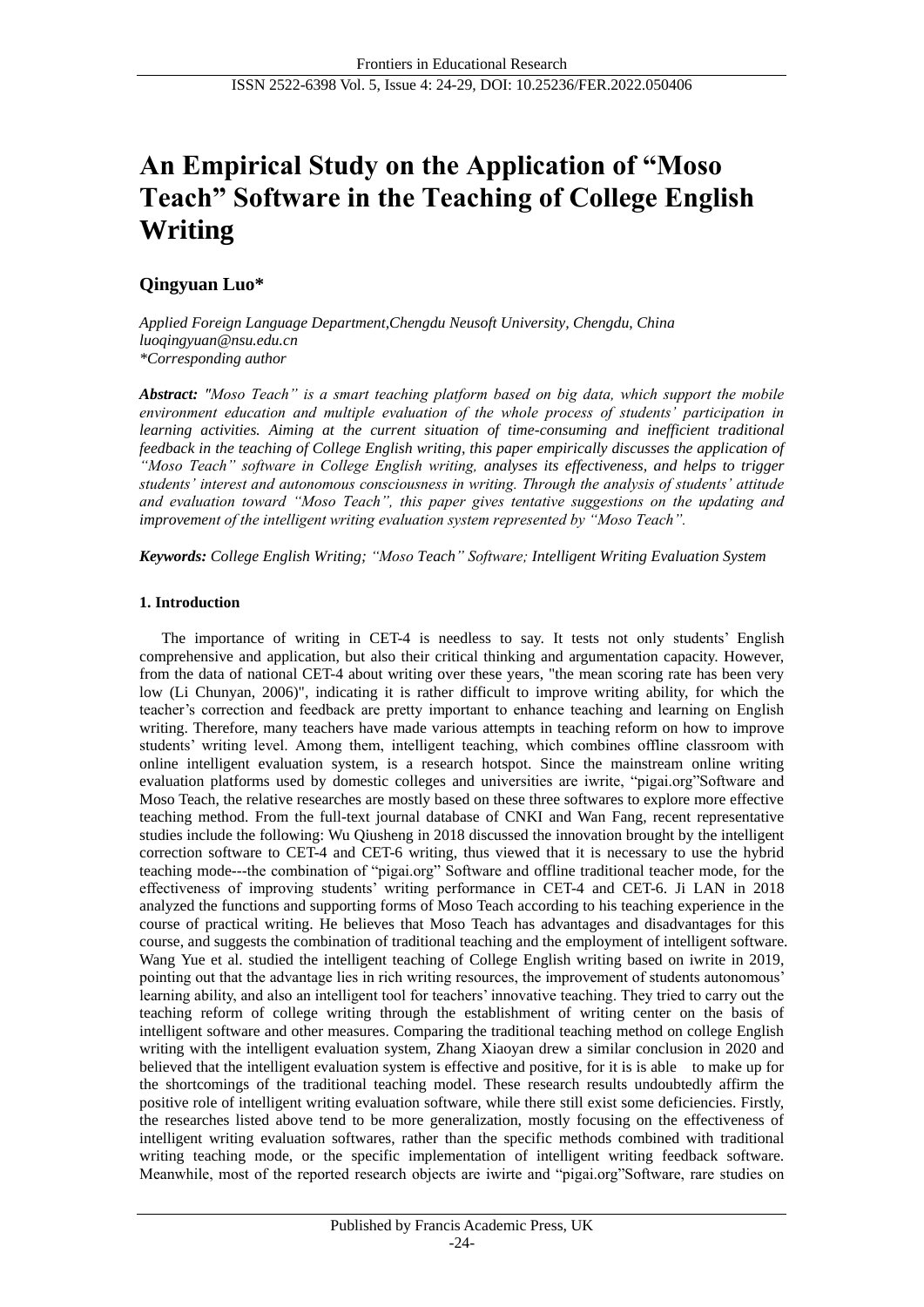the application of Moso Teach in College English Writing have been publicized hitheto. For these reasons, this paper will empirically discusses the application of "Moso Teach" software in College English writing, analyzes its effectiveness, with a view to help trigger students' interest and autonomous consciousness in writing.

# **2. Overview on Moso Teach Intelligent Writing Evaluation Software Design**

Moso Teach is an automatic composition evaluation software based on corpus and cloud computing, which evaluates and feeds back students' compositions in real time by comparing the students' compositions with standard corpora. It evaluates students' compositions from four scales, including text structure, vocabulary usage, grammar and vocabulary spelling. It scores in four grades: excellent, good, medium and poor. More than that, the criterion for text structure covers eight rules, including sentence pattern complexity, subsection rationality, word number, article organization, task responsiveness, cohesion, content relevance and viewpoint expansion. The use of vocabulary further contains two sub-scales: part of speech and vocabulary complexity. The scale of grammar is divided into sentence integrity, subject predicate agreement, verb tense, preposition collocation and other details. The scale of lexical spelling mainly includes two aspects: lexical richness and accuracy, which is overlapped by lexical usage as for the writter's part. In addition, it also gives a specific explanation of modification cases, which is displayed in the two sections of correction details and article polishing to offer students a good demonstration. It has the advantages of easy operation, timely feedback and comment by sentence. The evaluation report provided is convenient for teachers to master the strengths and weaknesses of students' overall or individual writing level, understand the trend of their mastery of knowledge, and also provide data support to flexibly and reasonably arrange teaching plan and research focus.

# **3. Experiment Design**

The major factors of the whole experimental design will be illustrated thoroughly in the following.

# *3.1 Subjects*

The participants of this empirical study are college students of two classes majoring in computer science from an ordinary universities in Chengdu, Sichuan. One class is randomly selected as the experimental class (83 Ss). The teacher employs Moso Teach software to assist writing teaching, and the other class (85 Ss) is the control class, for which the traditional teacher feedbackis will be used. The whole teaching experiment lasts for one semester, nearly 17 weeks. Both classes are taught by the same teacher and use the same teaching materials. The teaching content and teaching progress are exactly the same. The only difference is the mode of evaluation &feedback. In order to ensure the reliability of the experiment, the students of the two classes were not informed in advance that they were participating in the experiment. Because all the students are freshmen just enrolled in 2021, they have not used Moso Teach software before.

# *3.2 Research Questions*

The research, based on teaching experiment and Moso Teach software assisting college English writing mode, will explore the following fou aspects: 1.Compared with the traditional composition evaluation from teachers, can Moso Teach more effectively improve students' writing level? 2. Is the employment of Moso Teach more available to enhancing students' interest and awareness of independent writing? 3. How do students evaluate and recognize the use of Moso Teach in writing? 4. In the process of implementation, how can teachers scientifically and reasonably combine the intelligent evaluation and traditional evaluation?

# *3.3 Research Methods and Tools*

The experiment adopts a combination of quantitative and qualitative research. Research tools include: spss23.0 statistical software, to test the English writing level of students in the experimental class and the control class before and after; worth smith 4.0, to make a statistical analysis of the post-test composition corpus of the two classes. After the experiment, a survey is conducted among the students in the experimental class in the form of questionnaire, which is distributed online, including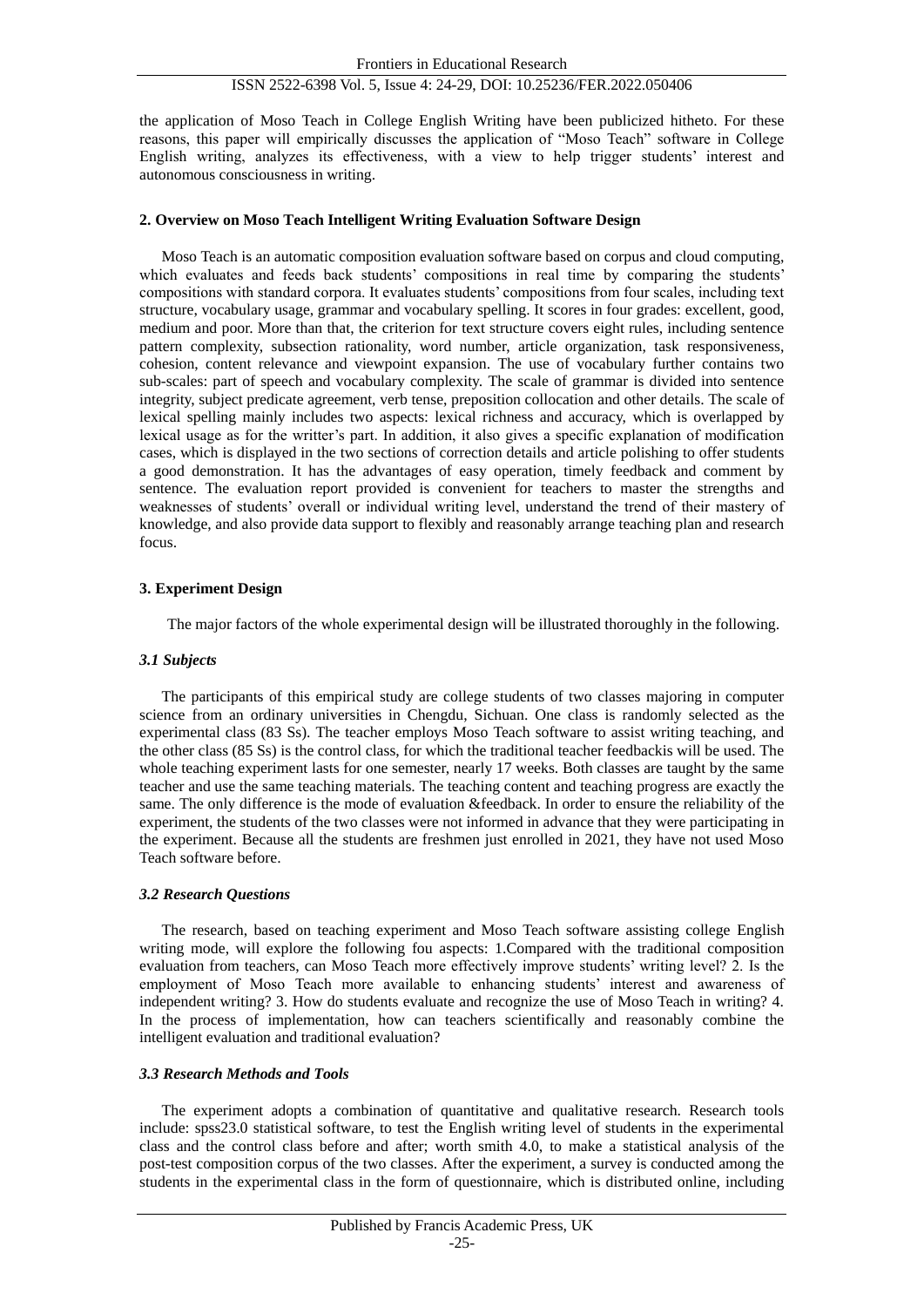multiple-choice questions and essay questions. The content involves whether the students' writing interest and independent writing consciousness have been improved after the experiment; in which aspects Moso Teacher is of great help to students' writing learning, and their evaluation and recognition toward this intelligent evaluation software. At the same time, according to the evaluation results for many times, three students representing the three grades of good, medium and poor are selected for interview to learn the usage and existing problems in question.

#### *3.4 Research Process*

The whole experiment of this study lasted one semester, a total of 17 weeks. Because there is no writing course for college English, the project-based teaching method is adopted, closely combining with the teaching material---New Horizon College English serial Reading and Writing Book1. The teacher instructs the students to brainstorm the argument, discourse structure and key vocabulary& sentence patterns according to the unit theme. The students in the experimental class complete the writing task assigned by the teacher on Moso Teach. The teacher immediately makes intelligent evaluation and sends the feedback report to the students. The students are required to modify and submit the revised draft according to the evaluation results and improvement schemes. For the writing task of the control class, the teacher give traditional evaluation to students' composition, and encourage students to modify and improve their works with reference to the feedback. In the 18th week, the post-test English writing scores of students in the experimental class and the control class were compared and analyzed with those before the experiment. At the same time, the post-test composition corpus of the students in the experimental class and the control class are counted, and the students in the experimental class are surveyed and interviewed.

#### **4. Results and Discussion**

The results of the experiment will be elaborated and discussed specifically in the following.

#### *4.1 Analysis of Composition Scores before and After the Experiment*

The mean score difference of enrollment exam between the experimental class and the control class is 1.2, which shows no significant difference in English ability between the two classes. Before the experiment, the students of the two classes were given a pre-test. According to the CET-4 global scoring scale, the full score was 15 points. Spss23.0 is employed to conduct independent sample t-test on the data, and the results are shown in Table 1 in the following:

Dot should be included after the number of sub-subsection headings.

| class              | Mean value | standard      | significance $(P)$ | <b>Difference</b> |
|--------------------|------------|---------------|--------------------|-------------------|
|                    | M          | deviation(SD) |                    | between groups    |
| Experimental class | 7.7324     | .3502         | .542               | .536              |
| Control class      | 7.6733     | 3324          |                    |                   |

*Table 1: Independent sample t-test of pre-test scores*

The test results show that before the experiment, although the mean score of students' composition in the experimental class is slightly higher than that in the control class, there is no significant difference between the two classes ( $P = 0.542 > 0.05$ ), indicating that the English writing level of the two classes is the same, and there is no significant difference.

At the end of the experiment, the two classes were tested again with spss23.0 for independent sample t-test, the results are shown in Table 2:

| class              | Mean value | standard      | significance $(P)$ | <b>Difference</b> |
|--------------------|------------|---------------|--------------------|-------------------|
|                    | M          | deviation(SD) |                    | between groups    |
| Experimental class | 9.7742     | 1214          | .002               | $-3.245$          |
| Control class      | 8.8634     | .0431         |                    |                   |

*Table 2: Independent sample t-test of post-test scores*

The results show that although the composition scores of the two classes in the post-test are significantly higher than those in the pre-test, the improvement of the experimental class is greater, nearly 2 points higher. At the same time, there exists a significant difference in post-test composition scores between the experimental class and the control class ( $P = 0.002 < 0.005$ ), which proves the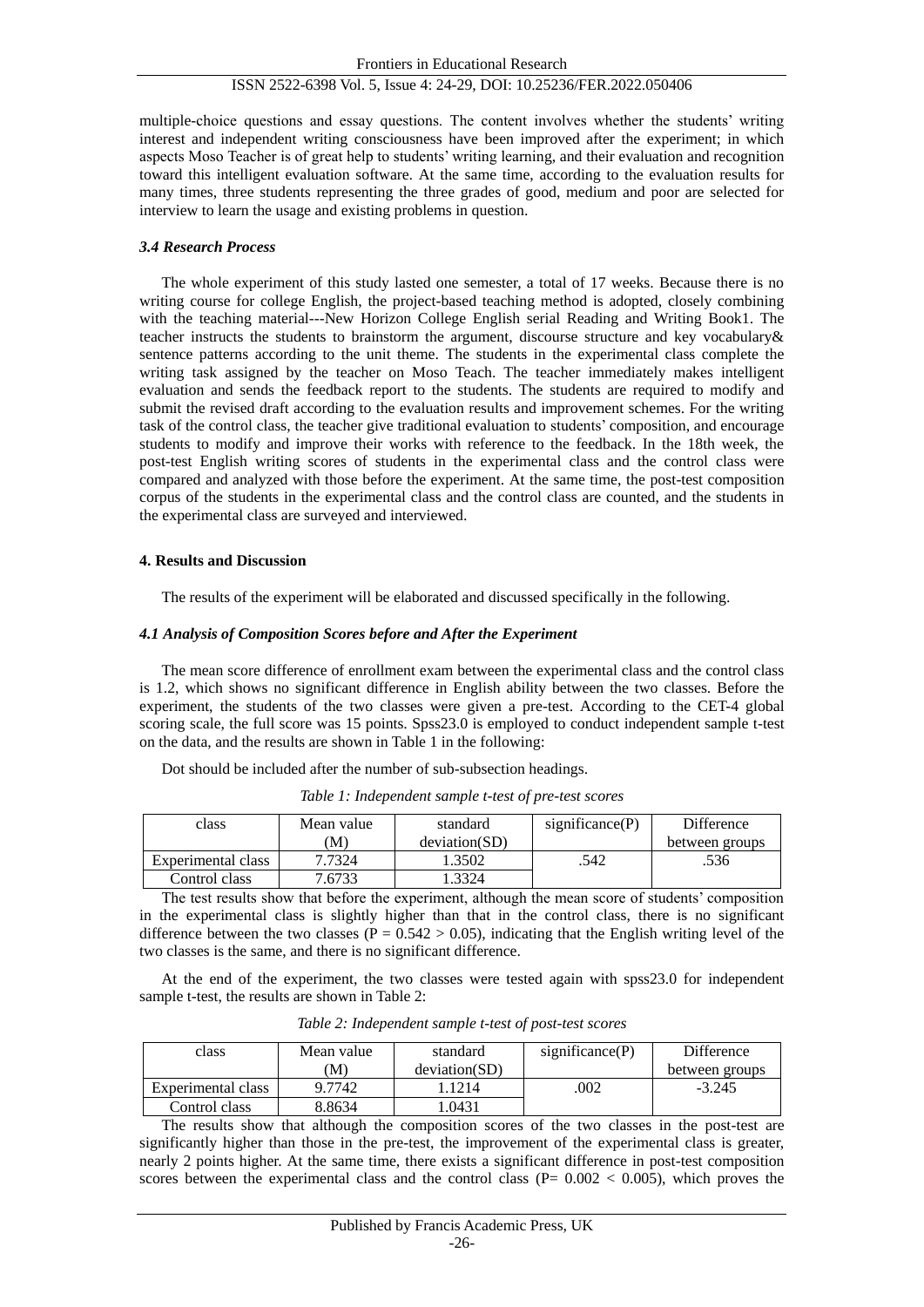obvious advantages of Moso Teach software teaching mode compared with the traditional teacher's evaluation mode.

#### *4.2 The Comparative Study of Post- test Composition Corpus*

It can be seen from the CET-4 composition global scoring scale that the rating criteria include a variety of relevant factors, such as words number, vocabulary usage, vocabulary richness, sentence length and so on. The software wordsmith6.0 is used to make statistics showed in Table 3, concerning the relevant information of the post-test composition corpus of the experimental class and the control class.

| Parameters                       | Experimental class | control class |
|----------------------------------|--------------------|---------------|
| File size                        | 16032              | 14033         |
| types                            | 1768               | 1421          |
| Mean word length (in characters) | 4.768              | 4.012         |
| Mean sentence length (in words)  | 16.443             | 15.765        |

|  | Table 3: Post- test composition corpus comparison |
|--|---------------------------------------------------|
|  |                                                   |

Table 3 shows that the composition corpus of students in the experimental class is larger than that of the control class in terms of database capacity, class symbols, mean word length and mean sentence length. This result is consistent with the eight rules of Moso Teach evaluation criterion, as well as the requirements of the CET-4 global scoring scale on the words number and vocabulary richness of the composition. These data indicate that the experimental class is better than the control class in composition score, composition length, word richness, mean word length, sentence length and so on.

#### *4.3 The Results and Analysis of Questionnaire and Interview*

In order to further understand the students' evaluation on MosoTeach intelligent evaluation software, 83 students in the experimental class were surveyed after the experiment. 83 valid questionnaires were collected, and 9 students were interviewed. The results are as follows:

91.3% agreed to use Moso Teach software, believing that it can stimulate interest and mobilize writing enthusiasm;

79.8% thought it was very helpful to improve grammar and word use in writing;

73% of the students held that the intelligent evaluation and feedback effectively improved the richness of content and vocabulary in English writing;

86.7% of the students thought that the overall English writing level had been improved after using the intelligent evaluation and feedback;

Only 8.7% of the students held a negative attitude and thought that the effect was not as good as the traditional teacher's evaluation& feedback.

The results show that students of most majority hold a positive and supportive attitude towards the use of Moso Teach intelligent evaluation software in English writing, which is also consistent with the quantitative data analysis this study. Through the interview, students believe that Moso Teach mainly possesses the following advantages:

Timely feedback evaluation, detailed analysis and strong reference. After the students submit their compositions online, the teachers will evaluate them in batches immediately, give the overall score, and send the evaluation report synchronously.

The evaluation report not only includes suggestions on error correction of vocabulary and phrases, but also makes in-depth and thorough correction and correction suggestions from the four main criteria: text structure, vocabulary usage, grammar and spelling. For instance, the text structure focuses on the sentence pattern complexity, the number of words, the responsiveness of writing tasks (i.e. whether the content meets the requirements of direction), etc; Vocabulary usage includes part of speech, wording ability and vocabulary complexity. These evaluation rules are pretty consistent with the requirements of CET-4 composition scoring scale.

While pointing out the problem and giving modification suggestions, it also provides detailed and practical learning methods to avoid this error. This is beneficial to enhance students' awareness of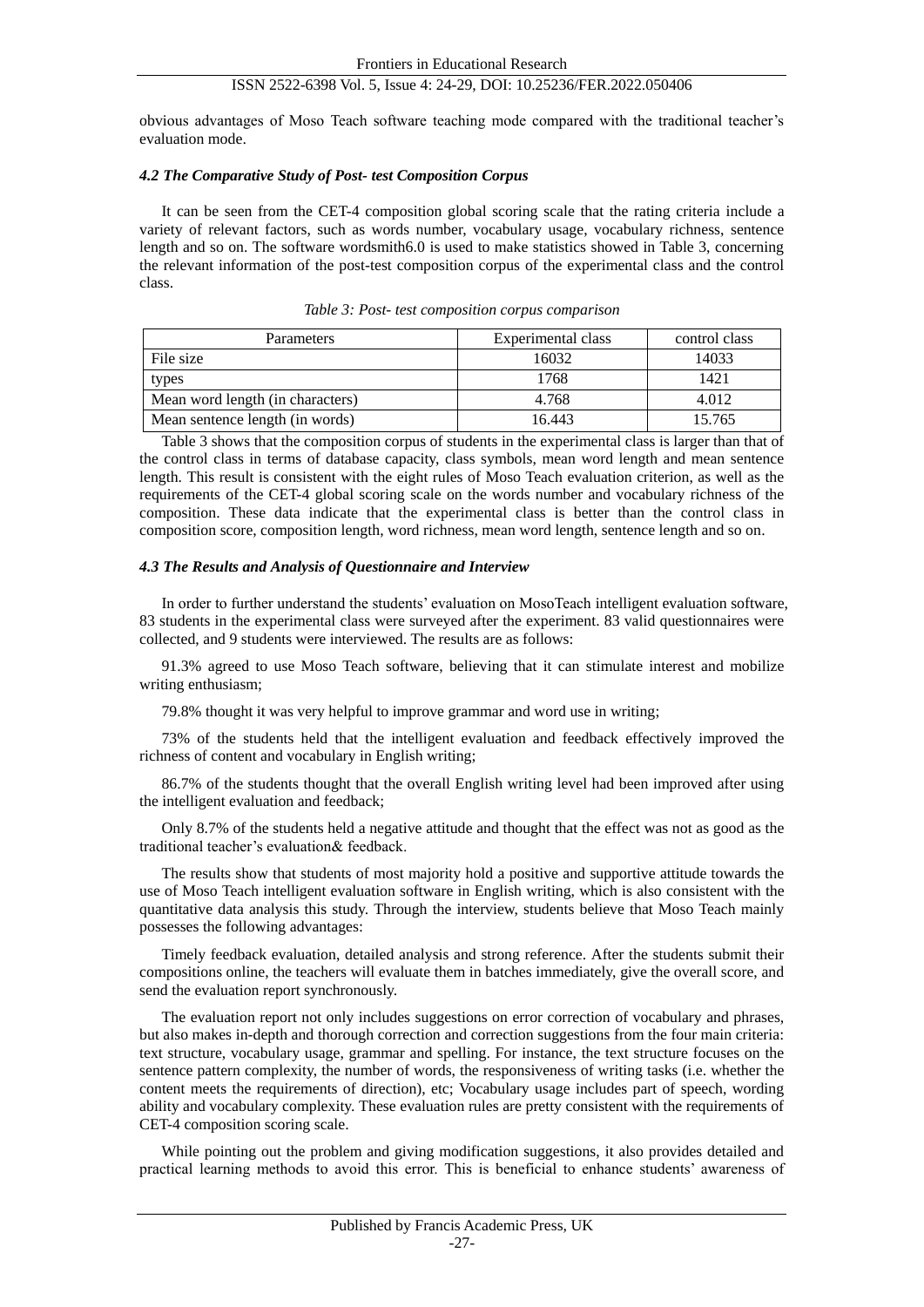native usage and urge them to revise their compositions repeatedly according to the evaluation report. Students can carry out targeted review and training according to the weakness pointed out in the evaluation report, so as to truly improve their English application ability.

Besides providing real-time feedback, the evaluation report provides a large number of practical writing corpus for students' reference, which is very helpful to improve their self correction ability and autonomous learning capacity.

Each student evaluation interface has the functions of teacher's comment and student question and answer, which is convenient for real-time communication and interaction between teachers and students.

This experiment also reflects that Moso Teach software could be improved in the following aspects: Firstly, being Unable to see other students' compositions and evaluation reports, which reduces the opportunities for cooperative learning. The traditional teacher evaluation can initiate peer evaluation. Secondly, although the intelligent evaluation of Moso Teach has a separate evaluation on the task completion, it is inconsistent with the overall score of students' composition. For instance, although students misunderstand the topic "the effects of social media apps" and discuss the impact of social media from both positive and negative aspects instead, the total score is still as high as 12 points (full score: 15 points). In addition, this problem also exists in the separate evaluation on text structure. Some students write their compositions in one or two paragraphs instead of the nomorl three or four paragraphs, yet imposing little negative effect on the overall score of their compositions.

In view of the above analysis, the teachers and students participating in this experiment suggest that the evaluation feedback of Moso Teach would better be modified in the following aspects:

Add students' mutual evaluation function panel to facilitate autonomous learning and cooperative learning.

Timely update the corpus, optimize the scoring scale, and improve the consistency between the evaluation rules and the overall score, so as to enhance the credibility of the intelligent evaluation software.

Teachers add online comments in time to complement the intelligent evaluation& feedback each other.

#### **5. Conclusion**

The experimental results show that Moso Teach software possesses a good auxiliary effect on the training of students' English writing. Compared with the traditional teachers' written feedback, the evaluation feedback of Moso Teach can more effectively promote the improvement of students' writing level in College English writing. The experimental class is better than the control class in composition score, composition length, word richness and mean word length; the questionnaire survey and interviews with students further indicate that most students have a positive attitude towards the employment of this intelligent online evaluation system. They believe that Moso Teach helps to give full play to their initiative in writing learning, stimulate their writing enthusiasm, and greatly consolidate their foundation on grammatical and vocabulary, so as to improve their overall writing level.

Nevertheless, how to fully exert the advantages of Moso Teach software, such as timely feedback, evaluation report containing text structure, vocabulary usage, grammar and vocabulary spelling, etc. remains to be explored thoroughly. Most students agree that the website still has some shortcomings, such as emphasizing grammar and words, neglecting content structure, poor feedback accuracy and so on. To solve this problem, the R  $\&$  D personnel of correction network and front-line English teachers need to work together to further gradually improve and perfect this intelligent evaluation system and enhance its reliability and validity of composition correction; In addition, English teachers can integrate the advantages of different writing feedback methods and try to build a diversified writing feedback model integrating correction network feedback, teacher feedback and peer evaluation, so as to effectively improve the quality of College English writing feedback and finally improve students' English writing ability. Additionally, future research can further explore how to construct such a reasonable and effective multiple writing feedback model.